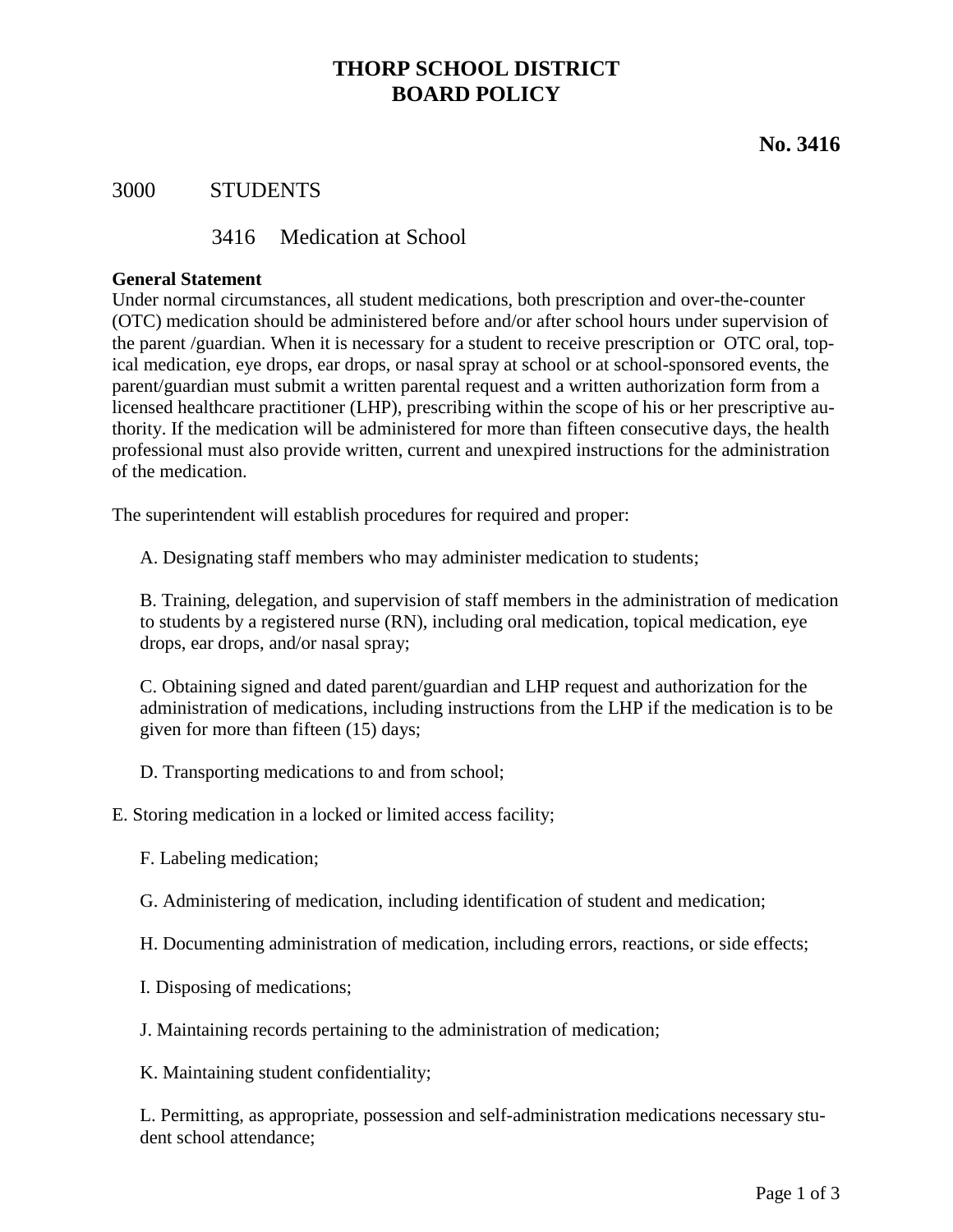M. Permitting possession and self-administration of over-the-counter topical sunscreen products (see Sunscreen Section below); and

N. Reviewing and evaluating of medication practices and documentation.

School District Policy and Procedure 3419 - Self-Administration of Asthma and Anaphylaxis Medication and School District Policy and Procedure 3420 - Anaphylaxis Prevention and Response govern the use of injectable medication for the treatment of anaphylaxis.

Except for limited situations, no school staff other than a RN or licensed practical nurse (LPN) may administer suppositories, rectal gels, or injections (except for emergency injections for students with anaphylaxis, as stated in School District Policy and Procedure 3419 - Self-Administration of Asthma and Anaphylaxis Medication and School District Policy and Procedure 3420 - Anaphylaxis Prevention and Response). In some situations, a parent designated adult (PDA) may administer certain injections.

If the school decides to discontinue administering a student's medication, the superintendent or designee must provide notice to the student's parent/ guardian orally and in writing prior to the discontinuance. There must be a valid reason for the discontinuance that does not compromise the health of the student or violate legal protections for the disabled.

#### **Sunscreen**

Over-the-counter topical sunscreen products may be possessed and used by students, parents/guardians, and school staff without a written prescription or note from a licensed health care provider if the following conditions are met:

- A. The product is regulated by the US Food and Drug administration as an over-the-counter sunscreen product; and
- B. If possessed by a student, the product is provided to the student by a parent/guardian.

### **Medical Marijuana**

Washington State law (RCW 69.51A.060) permits the use of medical marijuana, however, federal law (Title IV-Part A—Safe and Drug Free Schools and Communities and the Controlled Substances Act (CSA) (21 U.S.C. § 811) prohibits the possession and use of marijuana on the premises of recipients of federal funds including educational institutions. School nurses may not administer medical marijuana. See 3423 – Parental Administration of Marijuana for Medical Purposes, regarding parental administration of medical marijuana on school grounds, school bus, and school-sponsored activities.

| <b>Cross References:</b> | Board Policy 3420<br>3419 | Anaphylaxis Prevention and Response<br>Self-Administration of Asthma and<br><b>Anaphylaxis Medications</b><br><b>Substance Abuse Program</b> |
|--------------------------|---------------------------|----------------------------------------------------------------------------------------------------------------------------------------------|
| Legal References:        | RCW 28A.210.260           | Public and Private Schools -<br>Administration of Medication –                                                                               |
|                          | RCW 28A.210.270           | Conditions<br>Public and Private Schools -<br>Administration of Medication –                                                                 |